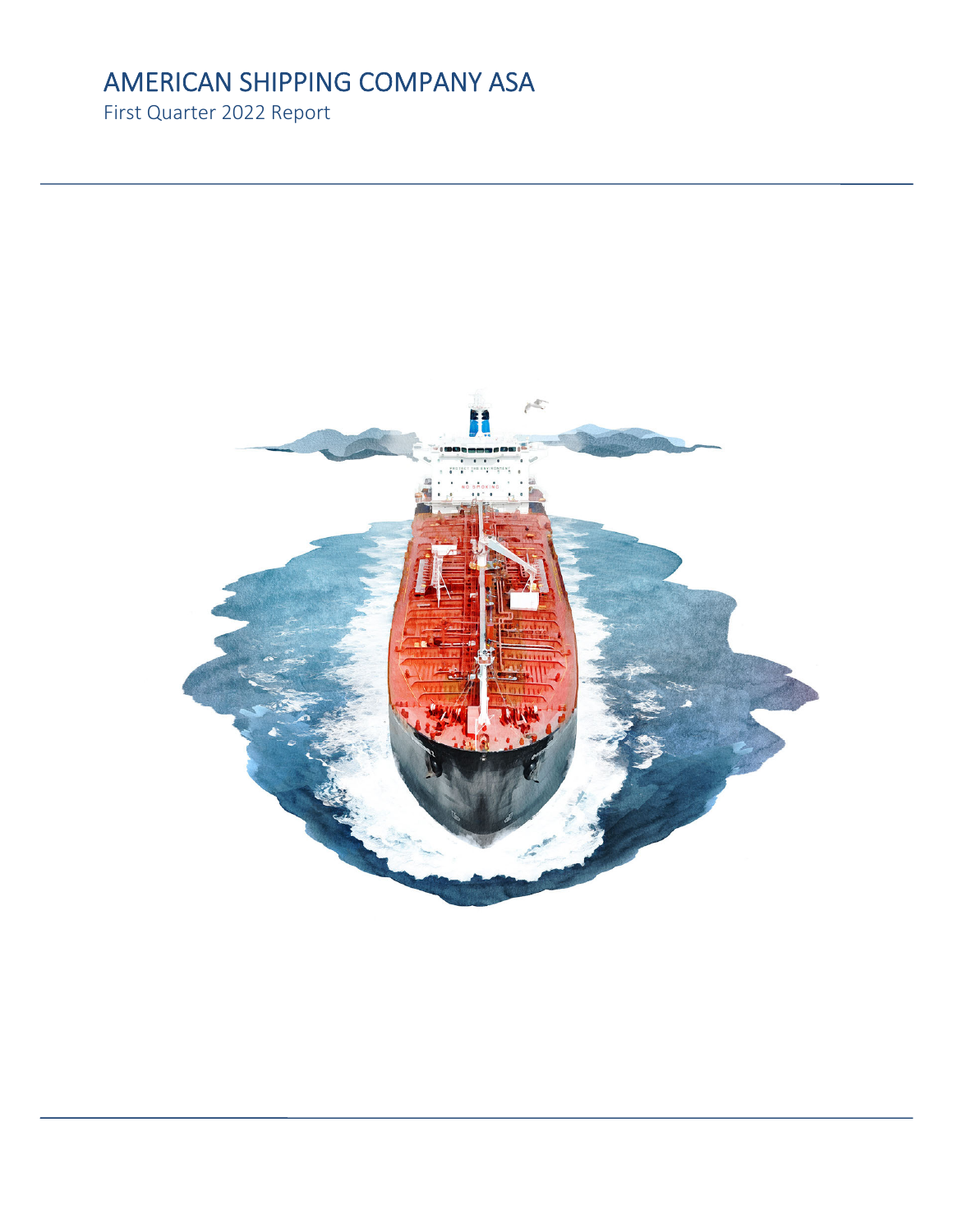

# First Quarter 2022 Report

Lysaker, 19 May 2022, American Shipping Company ASA ("AMSC" or the "Company") announces results for the first quarter ending 31 March 2022.

# **HIGHLIGHTS**

- Stable Q1 financial performance with bareboat revenue of USD 21.7 million, normalized EBITDA of USD 21.7 million and adjusted net profit of USD 4.9 million
- Backlog of secured bareboat revenue of USD 137.8 million with average weighted tenor of 1.6 years, excluding any additional bareboat hire from the Normand Maximus
- Declared Q1 dividend of USD 0.12 per share, supported by the Company's free cash flow
- $\bullet$  On 12<sup>th</sup> May, AMSC reported an agreement to acquire the offshore construction vessel Normand Maximus together with a long‐ term bareboat charter commencing in Q4 2022 to a subsidiary of Solstad Offshore ASA

AMSC CEO, Pål Lothe Magnussen comments, *"As usual we report stable financial performance for the quarter* backed by contracted cash flows. The current activity level in the Jones Act tanker market is strong with continued positive market outlook. We are confident on securing new contracts for the three vessels redelivered to us towards the end of the year. We are also very excited about the acquisition of the offshore construction vessel, Normand Maximus, together with a new long-term bareboat contract with a subsidiary of Solstad Offshore ASA. The transaction is accretive on all financial metrics and will lead to a significant increase in cash flow as well as *diversification of risk and a first step towards growing our fleet."* 

# MAIN EVENTS DURING AND SUBSEQUENT TO THE FIRST QUARTER

- Operating profit: Operating profit was stable at USD 12.4 million in Q1 2022 and USD 12.0 million in Q1 2021.
- Normalized EBITDA: Normalized EBITDA of USD 21.7 million for Q1 2022 consists of base bareboat revenue of USD 21.7 million, plus Deferred Principal Obligation ("DPO") of USD 0.8 million, less SG&A of USD 0.8 million. The comparative figure for Q1 2021 for normalized EBITDA was USD 21.3 million (consisting of base bareboat revenue of USD 21.7 million, plus DPO of USD 0.8 million, less SG&A of USD 1.3 million). See Note 14 for more detailed information.
- Adjusted net profit: Adjusted net profit of USD 4.9 million for Q1 2022 consists of net profit after tax, adjusted for non-recurring items, currency fluctuations, mark-to-market of derivatives and changes to noncash deferred tax expenses. The comparative figure for Q1 2021 was USD 5.4 million. See Note 14 for further details.
- Acquisition of Normand Maximus during  $Q2$ : On  $12<sup>th</sup>$  May 2022, the Company announced an agreement to acquire the offshore construction vessel Normand Maximus together with a new long-term bareboat contract with a subsidiary of Solstad Offshore ASA. Purchase price is USD 157 million, a USD 20 million deposit has been placed in an escrow account and delivery of the vessel is expected to take place during Q4 2022. The bareboat contract is 5 years firm with 2 x 5 years extension options. Solstad Offshore has options to purchase the vessel at year 5 and 10. The vessel will be placed in a Norwegian single purpose company directly and 100% owned by American Shipping Company ASA.
- Dividends: On 24 February 2022, the Board authorized a quarterly dividend payment of USD 0.12 per share, the equivalent of NOK 1.0573 per share, to the shareholders on record as of 4 March, which was paid on 14 March 2021. The dividend was classified as a return of paid in capital.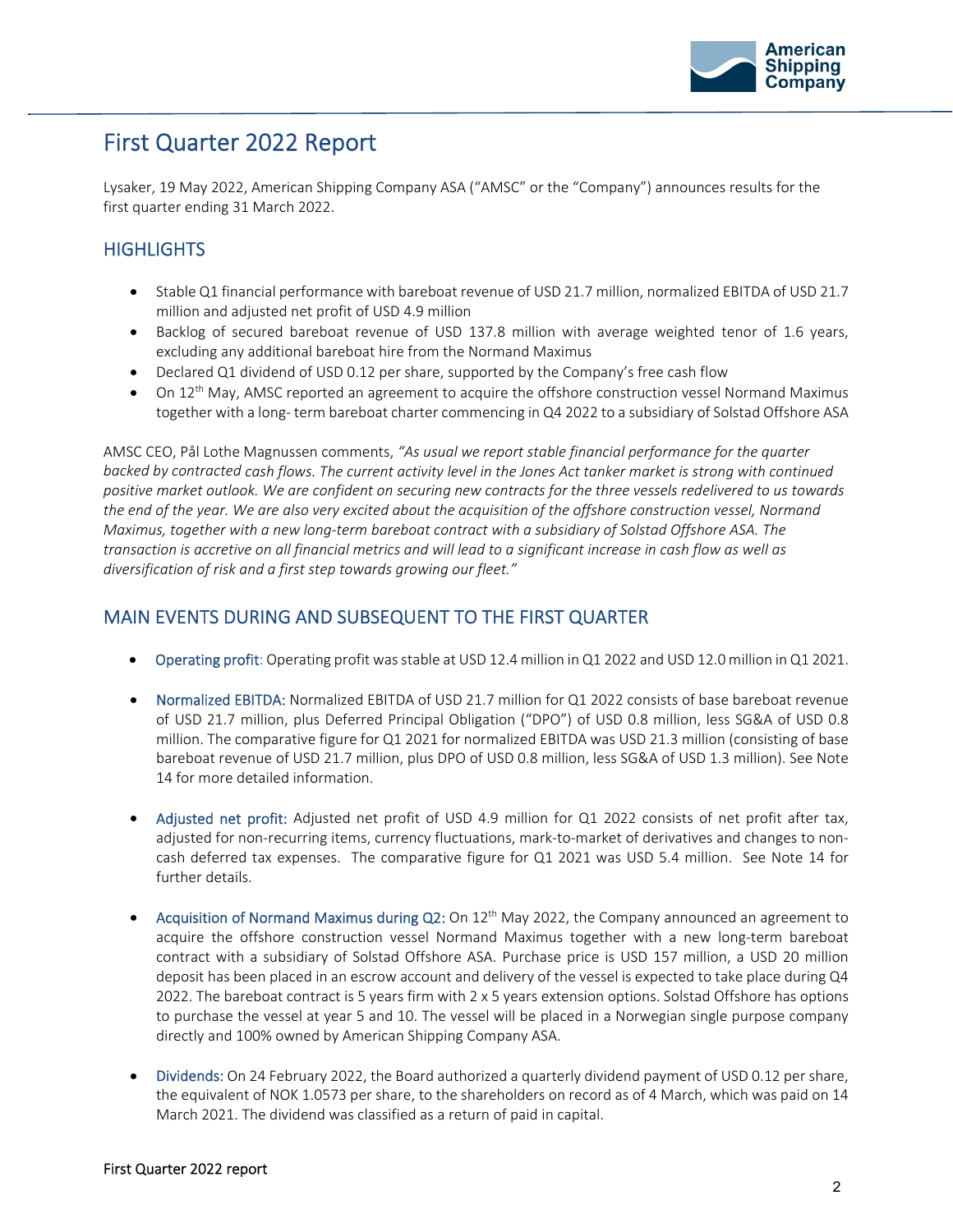

On 18 May 2022, the Board authorized a dividend payment of USD 0.12 per share to the shareholders on record as of 26 May 2022. The shares in AMSC will be traded ex. dividend from and including 25 May 2022, and the dividend will be paid on or about 10 June 2022. The dividend is classified as a return of paid in capital.

 Dividend guidance: The Company's policy with respect to dividends is driven by the Board's commitment to return value to its shareholders while also prudently managing its balance sheet and maintaining financial flexibility to pursue growth and diversification opportunities. Dividend payments depend on, among other things, performance of existing contracts including outlook for profit share and ability to secure new contracts for redelivered vessels and will be considered in conjunction with the Company's financial position, debt covenants, capital requirements, and market conditions going forward.

# FIRST QUARTER FINANCIAL REVIEW

#### Condensed Income Statement

|                                                                 |            | unaudited  |
|-----------------------------------------------------------------|------------|------------|
|                                                                 | Q1         | Q1         |
| Amounts in USD million (except share and per share information) | 2022       | 2021       |
|                                                                 |            |            |
| Operating revenues                                              | 21.7       | 21.7       |
| Operating profit before depreciation - EBITDA                   | 20.9       | 20.4       |
| <b>Normalized EBITDA</b>                                        | 21.7       | 21.3       |
| Operating profit - EBIT                                         | 12.4       | 12.0       |
| Net financial expense                                           | (7.5)      | (6.9)      |
| Unrealized gain/(loss) on interest swaps                        | 6.5        | (0.5)      |
| Net foreign exchange gain/(loss)                                | 0.1        | 0.1        |
| Profit/(loss) before income tax                                 | 11.5       | 4.7        |
| Income tax expense                                              | (0.1)      | 0.3        |
| Non-cash income tax (expense) / benefit                         | (2.6)      | (1.1)      |
| Net profit/(loss) for the period *                              | 8.8        | 3.9        |
| Adjusted net profit                                             | 4.9        | 5.4        |
| Average number of common shares                                 | 60,616,505 | 60,616,505 |
| Earnings/(loss) per share (USD)                                 | 0.15       | 0.06       |

\* Applicable to common stockholders of the parent company

#### First quarter results

AMSC's operating revenues for Q1 2022 and Q1 2021 were USD 21.7 million each. EBITDA was USD 20.9 million in Q1 2022 and USD 20.4 million in Q1 2021. Operating profit was USD 12.4 million in Q1 2022 (USD 12.0 million in Q1 2021).

Net financial expense for Q1 2022 was USD 7.5 million (USD 6.9 million in Q1 2021). In Q1 2022, AMSC had an unrealized gain of USD 6.5 million on the mark-to-market valuation of its interest rate swap contracts related to its vessel financing (USD 0.5 million loss in Q1 2021).

AMSC had a net profit before tax for Q1 2022 of USD 11.5 million compared to USD 4.7 million in Q1 2021. Current income tax expense was USD 0.1 million in Q1 2022 (USD 0.3 million benefit in Q1 2021). Non‐ cash income tax expense was USD 2.6 million in Q1 2022 (USD 1.1 million in Q1 2021). Net profit for Q1 2022 was USD 8.8 million compared to USD 3.9 million in Q1 2021.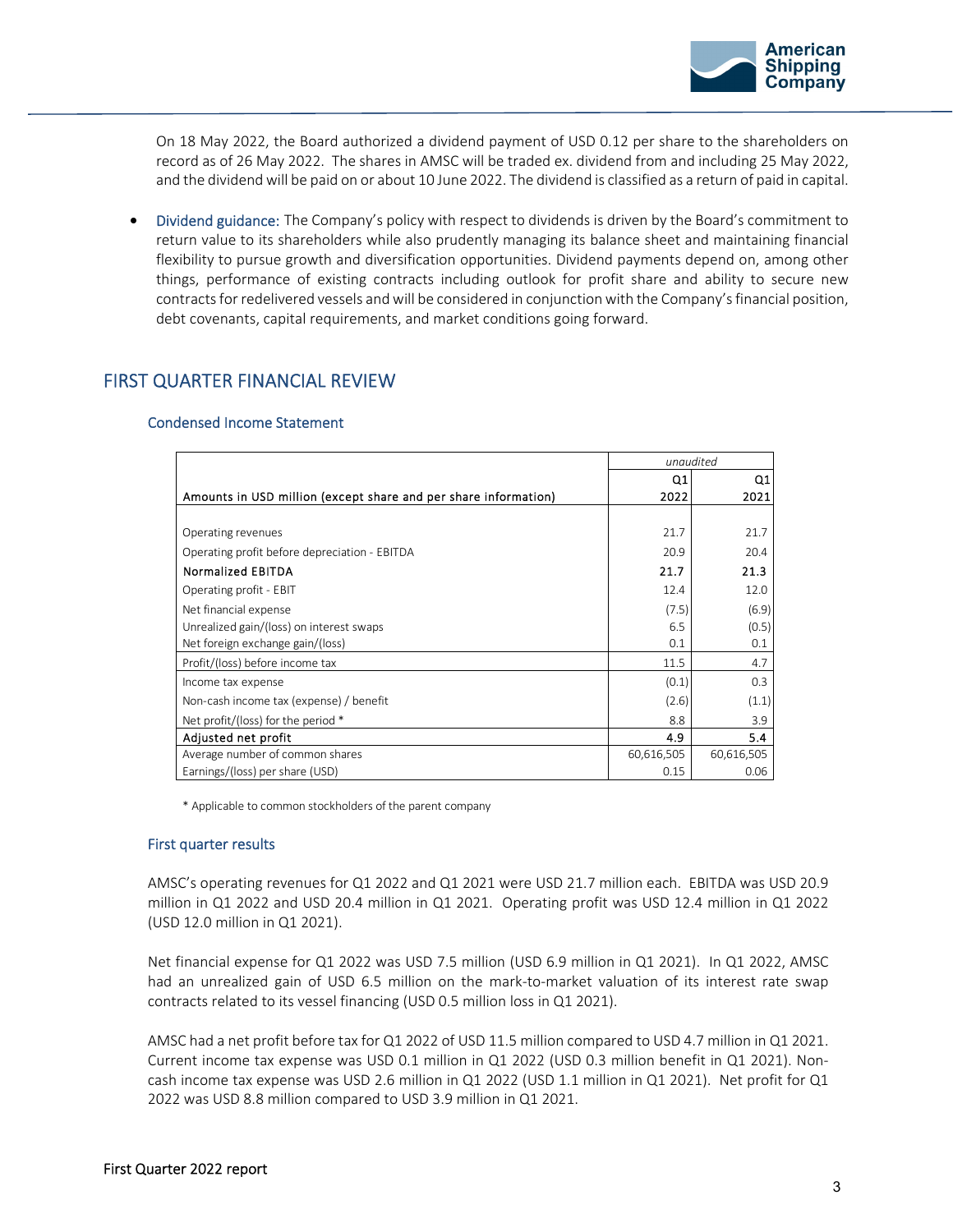

#### Condensed Statement of Financial Position

|                                              |        | unaudited |         |
|----------------------------------------------|--------|-----------|---------|
|                                              | 31-Mar | 31-Mar    | 31-Dec  |
| Amounts in USD million                       | 2022   | 2021      | $2021*$ |
| Vessels                                      | 606.6  | 641.2     | 615.1   |
| Deferred tax assets                          | 10.7   | 14.3      | 11.3    |
| Interest-bearing long term receivables (DPO) | 7.3    | 20.9      | 7.3     |
| Derivative financial assets                  | 10.1   |           | 3.6     |
| Trade and other receivables                  | 14.5   | 2.8       | 14.9    |
| Cash held for specified uses                 | 6.3    | 5.7       | 5.4     |
| Cash and cash equivalents                    | 50.8   | 32.7      | 55.9    |
| <b>Total assets</b>                          | 706.3  | 717.6     | 713.6   |
|                                              |        |           |         |
| Total equity                                 | 150.8  | 159.1     | 149.2   |
| Deferred tax liabilities                     | 18.0   | 9.8       | 16.2    |
| Interest-bearing long term debt              | 505.7  | 510.7     | 511.9   |
| Derivative financial liabilities             |        | 1.7       |         |
| Interest-bearing short term debt             | 26.8   | 26.8      | 26.8    |
| Trade and other payables                     | 5.0    | 9.5       | 9.5     |
| <b>Total equity and liabilities</b>          | 706.3  | 717.6     | 713.6   |

\* Derived from audited financial statements

The decrease in Vessels from 31 December 2021 reflects depreciation of the Company's 10 vessels for the first quarter 2022.

During Q1 2022, Overseas Shipholding Group, Inc. ("OSG") made repayments on the DPO of USD 0.8 million, of which USD 0.5 million is principal repayment. As of 31 March 2022, USD 13.6 million of the DPO balance was reclassified to short term trade and other receivables. See note 12 to the condensed consolidated financial statements for additional information on the DPO.

Cash held for specified uses includes minimum balances held in earnings accounts for each of the Company's respective bank loans.

Interest bearing debt as of 31 March 2022 was USD 532.5 million, net of USD 6.3 million in capitalized fees versus USD 538.6 million as of 31 December 2021. This debt relates to the bank financing for the Company's 10 vessels of USD 318.8 million and the unsecured bond of USD 220.0 million. AMSC was in compliance with all of its debt covenants as of 31 March 2022.

# **Outlook**

The start of 2022 has been very active in the Jones Act tanker market, driven by increased oil prices and lifting of pandemic restrictions globally. Time charter rates have moved above \$60,000 for 3 to 9 month charters, but there have been few time charter fixtures with longer duration. However, charterers are now considering to fix longer term, which is positive with regards to the redeployment of the three vessels that will be returned to AMSC in December 2022. AMSC has had, and continuesto have, multiple enquiries with regards to these tankers.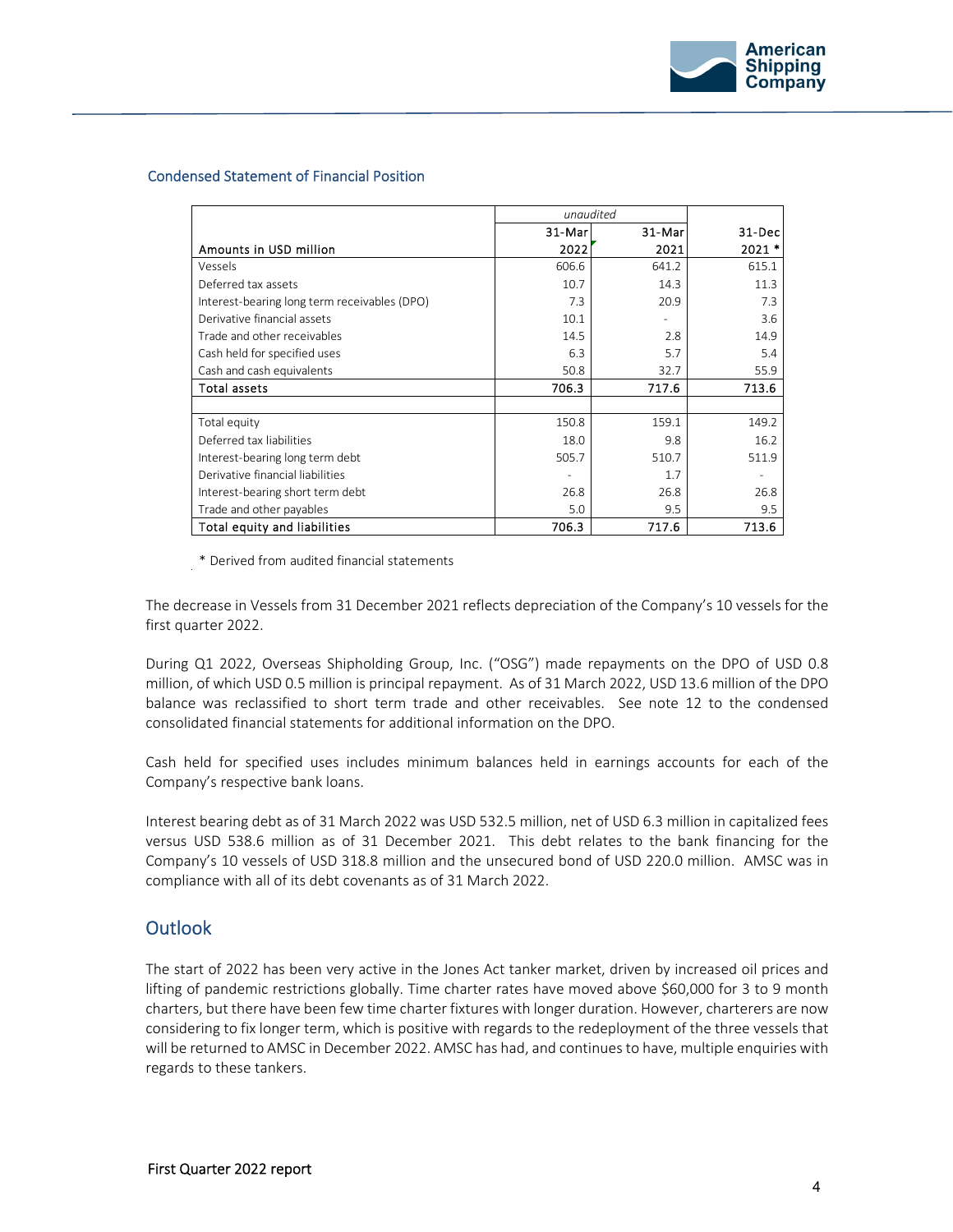

As previously reported, the supply side of the market remains stable with limited U.S. yard capacity and rising newbuilding costs, making it highly unlikely for newbuilds to enter the market for years to come. During the quarter it was also announced that the final MR tanker in warm layup will commence trading after completing its special survey in June 2022.

The long‐term fundamentals in the Jones Act tanker market remain positive. MR tankers are a reliable means of transportation and a key part of the infrastructure transporting fuel and crude oil acrossthe USA. AMSC's 10 tankers are a key part of the Jones Act fleet and represent about 30% of the modern tankers. AMSC continues to enjoy downside protection with "come hell or high water" bareboat contracts, with three product tankers on contract until December 2022, six product tankers on contract until December 2023 and one shuttle tanker on contract until June 2025.

The offshore services market is in recovery and is currently experiencing increased activity. In their press release announcing the Normand Maximus transaction, Solstad Offshore reports that they "experience strong interest from clients to charter the Normand Maximus on shorter and longer contracts after current time charter expire in Q4 2022". The outlook for the offshore services market has improved during 2021 and 2022 and activity in the subsea segment is expected to accelerate in 2023 on the back of increased field development work.

# Risks

The risks facing AMSC principally relate to the operational and financial performance of its charterers. Indirectly AMSC is exposed to overall Jones Act tanker market risk and following the announced acquisition of the offshore construction vessel Normand Maximus, AMSC will also be exposed to the offshore services market in the future

AMSC is exposed to rechartering risk upon expiry of existing bareboat charters.

Following the December 2021 announcement, three vessels have bareboat charters expiring in December 2022, six vessels have bareboat charters expiring in December 2023, and one vessel is contracted through June 2025. Three vessels will be redelivered to AMSC upon expiration in December 2022. There is no guarantee that AMSC will be successful in finding alternative employment for the three vessels, and there could be additional costs and capital expenditures required to maintain the vessels.

AMSC's activities also expose the Company to a variety of other financial risks, including but not limited to, currency, interest rate, refinancing, and liquidity risk.

For further details of AMSC's risks, refer to the 2021 Annual Report.

# **Definitions**

Jones Act - The U.S. cabotage law, referred to as Jones Act, requires all commercial vessels operating between U.S. ports to be built, owned, operated and manned by U.S. citizens and to be registered under the U.S. flag. In 1996 certain amendments were enacted to the U.S. vessel documentations laws, allowing increased non‐U.S. participation in the ownership of vessels operating in the Jones Act trade under certain conditions, known as the finance lease exemption.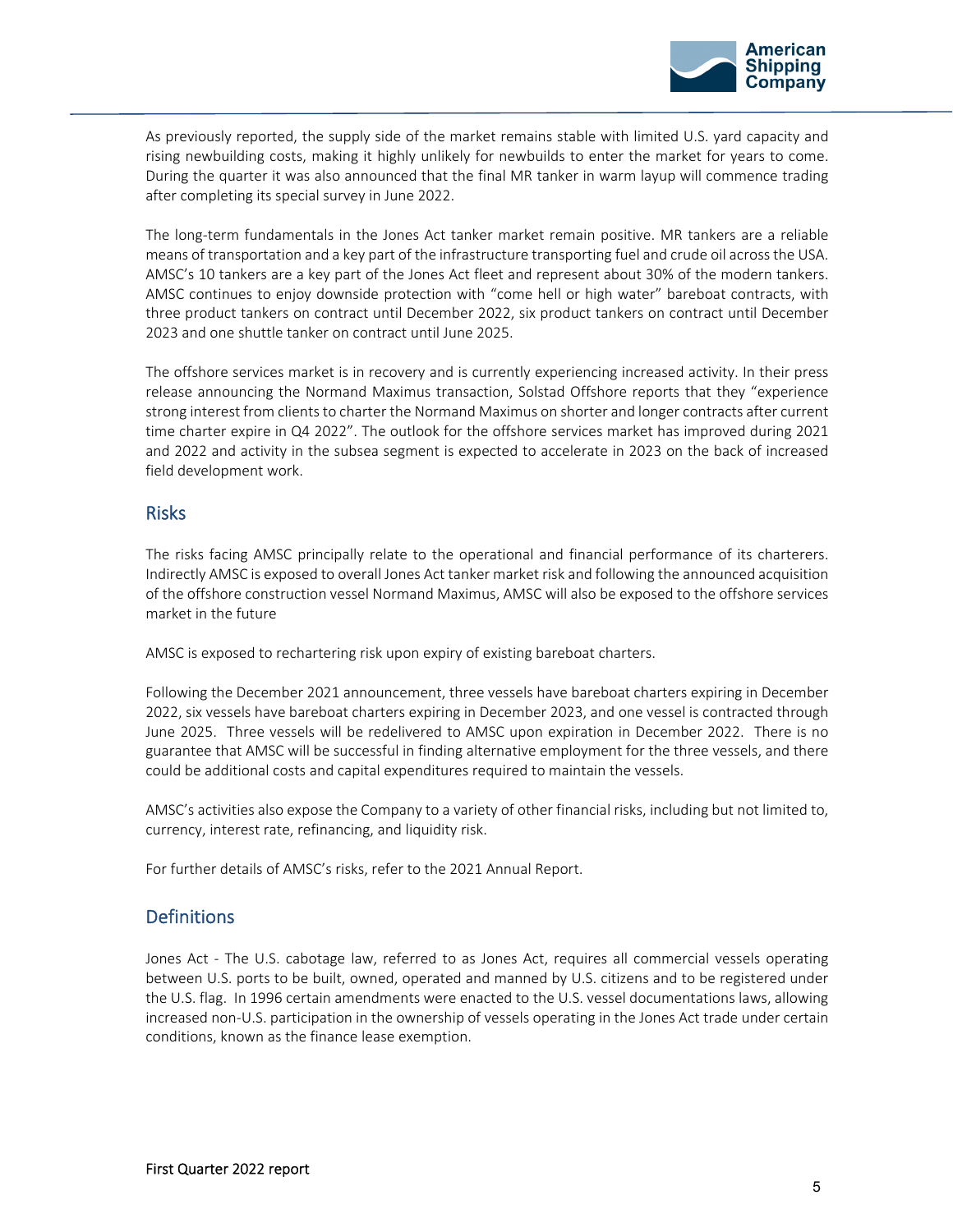

Lysaker, 18 May 2022 The Board of Directors and President / CEO American Shipping Company ASA

Annette Malm Justad **and School School School School** Peter D. Knudsen Chairperson **Director** 

Frank O. Reite **Magnussen** Communication and Transfer Pål Magnussen Director **Director President / CEO**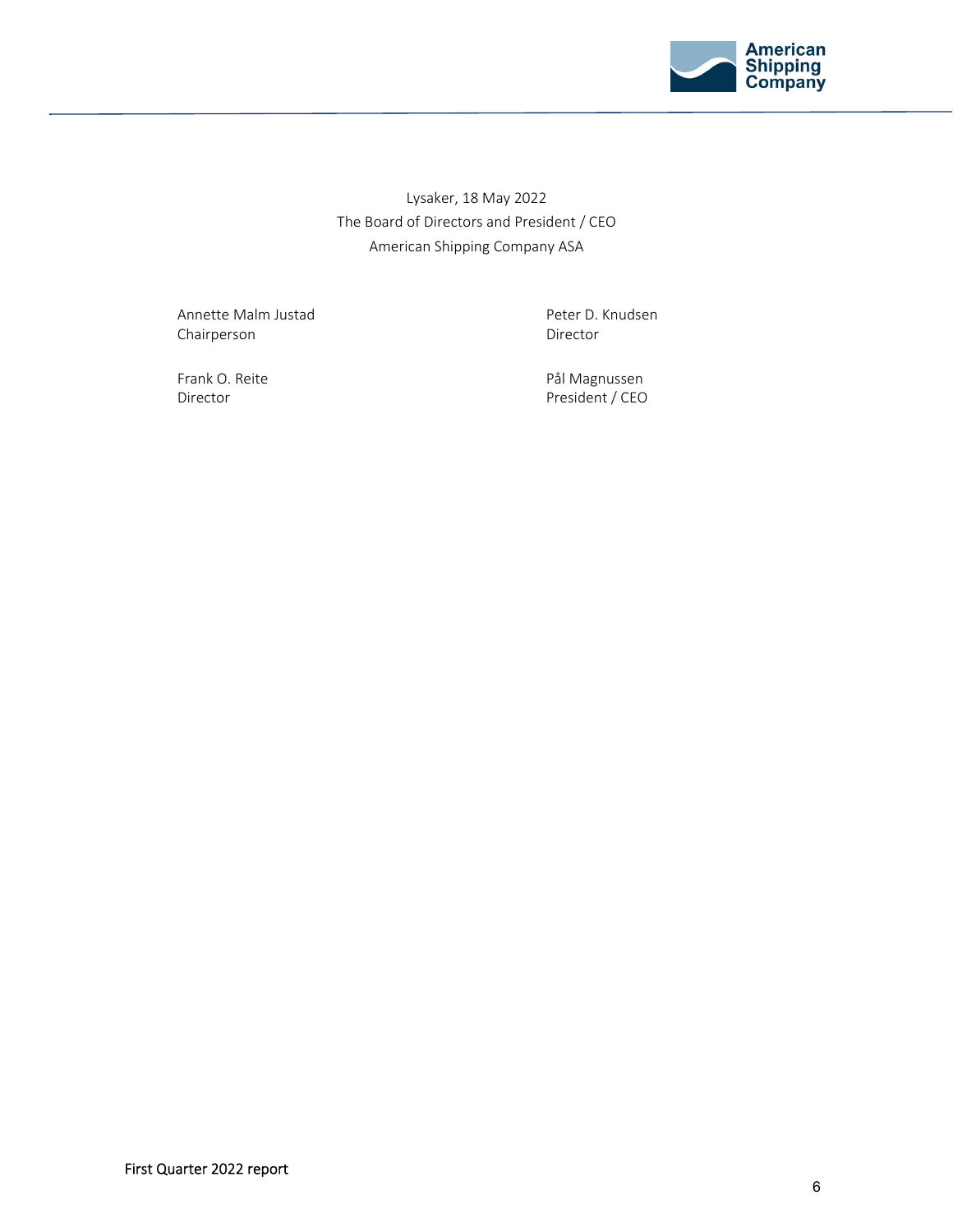

## AMERICAN SHIPPING COMPANY ASA GROUP CONDENSED CONSOLIDATED INTERIM FINANCIAL STATEMENTS FOR THE FIRST QUARTER 2022

#### CONDENSED INCOME STATEMENT

|                                                                 |      | unaudited  |            |
|-----------------------------------------------------------------|------|------------|------------|
|                                                                 |      | Q1         | Q1         |
| Amounts in USD million (except share and per share information) | Note | 2022       | 2021       |
|                                                                 |      |            |            |
| Operating revenues                                              |      | 21.7       | 21.7       |
| Operating expenses                                              |      | (0.8)      | (1.3)      |
| Operating profit before depreciation - EBITDA                   |      | 20.9       | 20.4       |
| Depreciation                                                    |      | (8.5)      | (8.4)      |
| <b>Operating profit - EBIT</b>                                  |      | 12.4       | 12.0       |
| Net financial expense                                           | 10   | (7.5)      | (6.9)      |
| Unrealized gain/(loss) on interest swaps                        |      | 6.5        | (0.5)      |
| Net foreign exchange gain/(loss)                                |      | 0.1        | 0.1        |
| Profit/(loss) before income tax                                 |      | 11.5       | 4.7        |
| Income tax (expense) / benefit                                  | 6    | (0.1)      | 0.3        |
| Non-cash income tax (expense) / benefit                         | 6    | (2.6)      | (1.1)      |
| Net profit/(loss) for the period *                              |      | 8.8        | 3.9        |
| Average number of common shares                                 | 7    | 60,616,505 | 60,606,505 |
| Earnings/(loss) per share (USD)                                 |      | 0.15       | 0.06       |

#### CONDENSED STATEMENT OF CHANGES IN COMPREHENSIVE INCOME

|                                                       | unaudited |       |
|-------------------------------------------------------|-----------|-------|
|                                                       | Q1        | Q1    |
| Amounts in USD million                                | 2022      | 20211 |
|                                                       |           |       |
| Net income/(loss) for the period                      | 8.8       | 39    |
| Other comprehensive income for the period, net of tax | ۰         |       |
| Total comprehensive income/(loss) for the period *    | 8.8       |       |

\* Applicable to common stockholders of the parent company.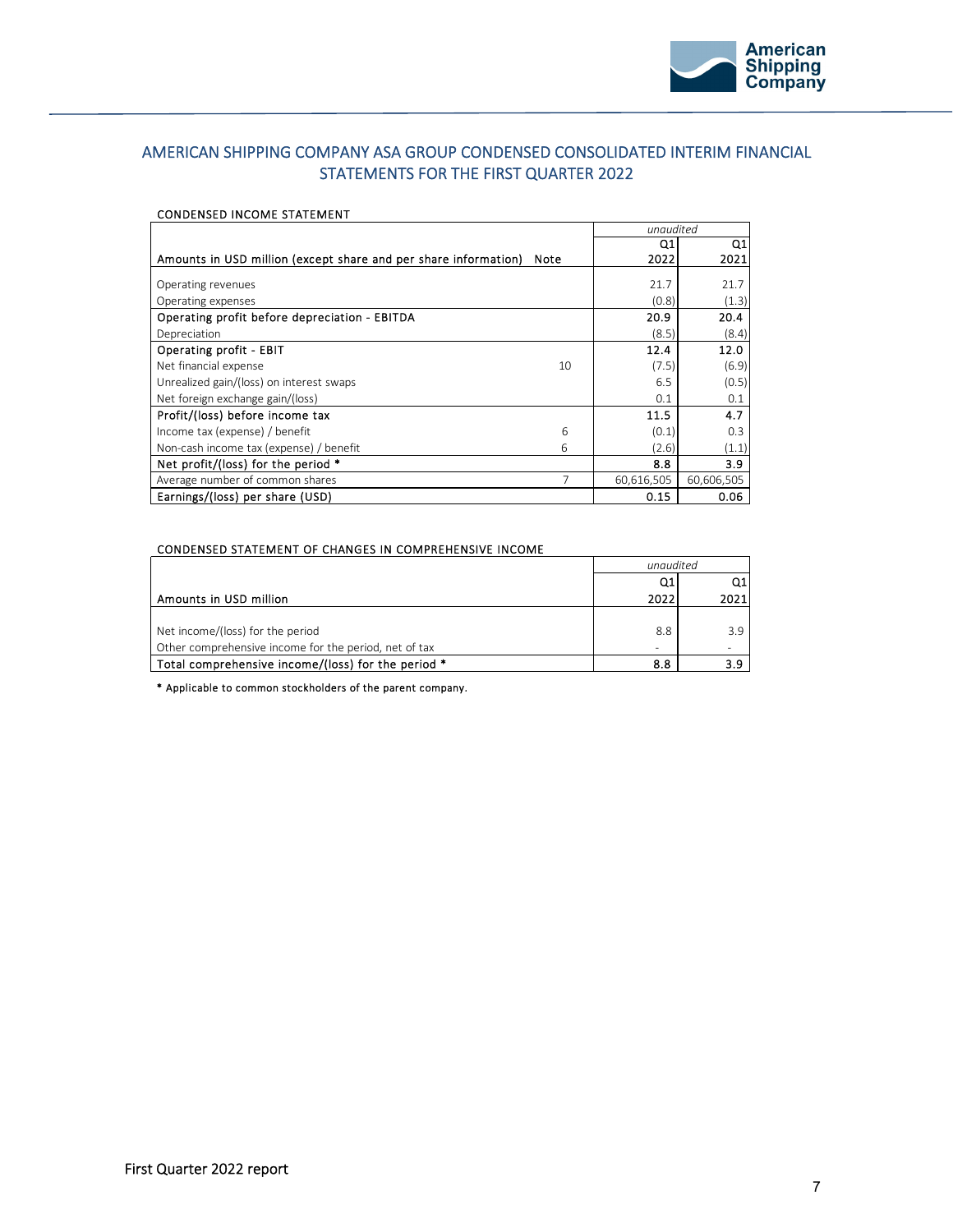

|                                              |      | unaudited |        |                |
|----------------------------------------------|------|-----------|--------|----------------|
|                                              |      | 31-Mar    | 31-Mar | 31-Dec         |
| Amounts in USD million                       | Note | 2022      | 2021   | $2021$ *       |
| Assets                                       |      |           |        |                |
| Non-current assets                           |      |           |        |                |
| Vessels                                      |      | 606.6     | 641.2  | 615.1          |
| Deferred tax assets                          |      | 10.7      | 14.3   | 11.3           |
| Interest-bearing long term receivables (DPO) | 12   | 7.3       | 20.9   | 7.3            |
| Derivative financial assets                  |      | 10.1      |        | 3.6            |
| Total non-current assets                     |      | 634.7     | 676.4  | 637.3          |
| <b>Current assets</b>                        |      |           |        |                |
| Trade and other receivables                  |      | 14.5      | 2.8    | 14.9           |
| Cash held for specified uses                 |      | 6.3       | 5.7    | 5.4            |
| Cash and cash equivalents                    |      | 50.8      | 32.7   | 55.9           |
| <b>Total current assets</b>                  |      | 71.6      | 41.2   | 76.2           |
| Total assets                                 |      | 706.3     | 717.6  | 713.5          |
| <b>Equity and liabilities</b>                |      |           |        |                |
| <b>Total equity</b>                          |      | 150.8     | 159.1  | 149.2          |
|                                              |      |           |        |                |
| <b>Non-current liabilities</b>               |      |           |        |                |
| Bond payable                                 | 8    | 220.0     | 200.0  | 220.0          |
| Other interest-bearing loans                 | 8    | 292.0     | 318.8  | 298.7          |
| Derivative financial liabilities             |      | L,        | 1.7    | $\overline{a}$ |
| Capitalized fees                             | 8    | (6.3)     | (8.2)  | (6.9)          |
| Deferred tax liability                       | 6    | 18.0      | 9.8    | 16.2           |
| <b>Total non-current liabilities</b>         |      | 523.7     | 522.2  | 528.0          |
| <b>Current liabilities</b>                   |      |           |        |                |
| Interest-bearing short-term debt             | 8    | 26.8      | 26.8   | 26.8           |
| Trade and other payables                     |      | 5.0       | 9.5    | 9.5            |
| <b>Total current liabilities</b>             |      | 31.8      | 36.3   | 36.3           |
| <b>Total liabilities</b>                     |      | 555.5     | 558.5  | 564.3          |
|                                              |      |           |        |                |
| Total equity and liabilities                 |      | 706.3     | 717.6  | 713.5          |

\* Derived from audited financial statements

#### CONDENSED STATEMENT OF CHANGES IN TOTAL EQUITY

|                                           | unaudited    |                          |
|-------------------------------------------|--------------|--------------------------|
|                                           | Year to date |                          |
| Amounts in USD million                    | 2022         | 2021                     |
| Equity as of beginning of period          | 149.2        | 161.3                    |
| Total comprehensive income for the period | 8.8          | 3.9                      |
| Repurchase of treasury shares             |              | $\overline{\phantom{a}}$ |
| Proceeds from sale of treasury shares     |              |                          |
| Dividends/return of capital               | (7.3)        | (6.1)                    |
| Total equity as of end of period          | 150.8        | 159.1                    |

#### CONDENSED CASH FLOW STATEMENT

|                                                                                              | unaudited    |        |
|----------------------------------------------------------------------------------------------|--------------|--------|
|                                                                                              | Year to date |        |
| Amounts in USD million                                                                       | 2022         | 2021   |
| Net cash flow from operating activities                                                      | 9.7          | 15.4   |
| Net cash flow used in financing activities                                                   | (13.9)       | (12.8) |
| Net change in cash and cash equivalents                                                      | (4.2)        | 2.6    |
| Cash and cash equivalents, including cash held for specified uses at the beginning of period | 61.3         | 35.8   |
| Cash and cash equivalents, including cash held for specified uses at end of period           | 57.1         | 38.4   |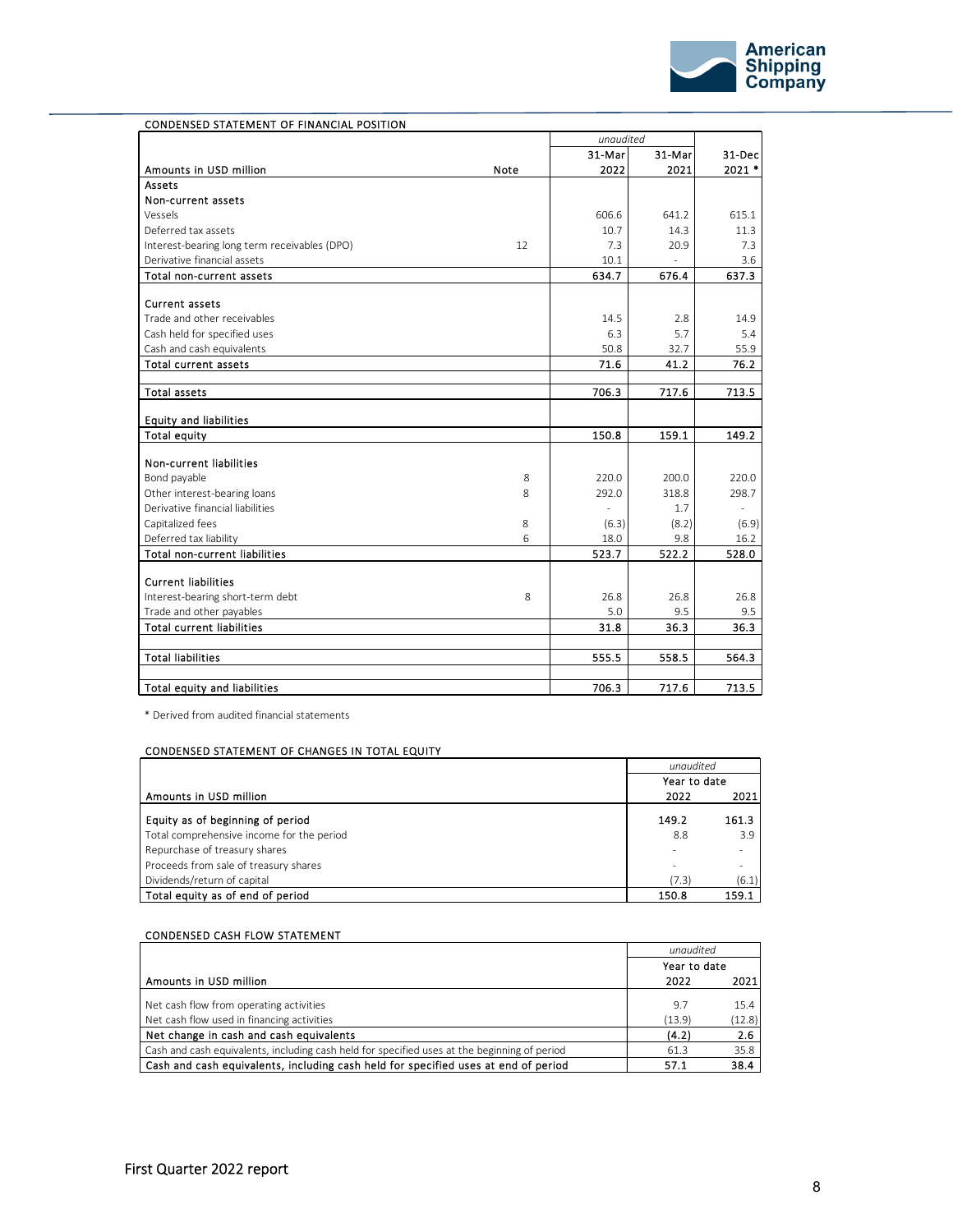

### NOTES TO THE UNAUDITED CONDENSED CONSOLIDATED INTERIM FINANCIAL STATEMENTS FOR THE THREE MONTHS ENDED 31 MARCH 2022

#### 1. Introduction ‐ American Shipping Company

American Shipping Company ASA ("AMSC") is a company domiciled in Norway. The condensed interim financial statements for the three months ended 31 March 2022 and 2021 comprise AMSC and its wholly owned subsidiaries. These interim financial statements have not been audited or reviewed by the Company's auditors. American Shipping Company has one operating segment.

The consolidated 2021 annual financial statements of AMSC are available at www.americanshippingco.com.

#### 2. Basis of Preparation

These consolidated interim financial statements reflect all adjustments, in the opinion of AMSC's management, that are necessary for a fair presentation of the results of operations for the periods presented. Operating results for the three‐month periods are not necessarily indicative of the results that may be expected for any subsequent interim period or year.

#### 3. Statement of compliance

These consolidated interim financial statements have been prepared in accordance with International Financial Reporting Standards as adopted by the EU (IFRS) applicable for interim reporting, *IAS 34 Interim Financial Reporting*. They do not include all of the information required for full annual financial statements and should be read in conjunction with the consolidated financial statements of the Group as of and for the year ended 31 December 2021.

#### 4. Significant accounting principles

The accounting policies applied by the Group in these condensed consolidated interim financial statements are the same as those applied by the Group in its consolidated financial statements as of and for the year ended 31 December 2021.

There have not been any new IFRS standards or interpretations issued or effective after the completion of the annual consolidated financial statements for the year 2021 that have a significant impact on AMSC's financial reporting for the three months ended 31 March 2022.

#### 5. Use of estimates

The preparation of financial statements in conformity with IFRS requires the use of estimates and assumptions that affect the reported amounts in the financial statements. Although these estimates are based on management's best knowledge of current events and actions, actual results may ultimately differ from these estimates.

The most significant judgments made by management in preparing these condensed consolidated interim financial statements in applying the Group's accounting policies, and the key sources of estimation uncertainty, are the same as those that applied to the consolidated financial statements as of and for the year ended 31 December 2021.

Certain prior period reclassifications were made to conform to current year presentation and include reclassification of short‐term DPO receivables as well as reclassification between Cash and cash equivalents and Cash held for specified uses.

#### 6. Tax

Income tax expense is recognized in each interim period based on the best estimate of the expected annual income tax rates.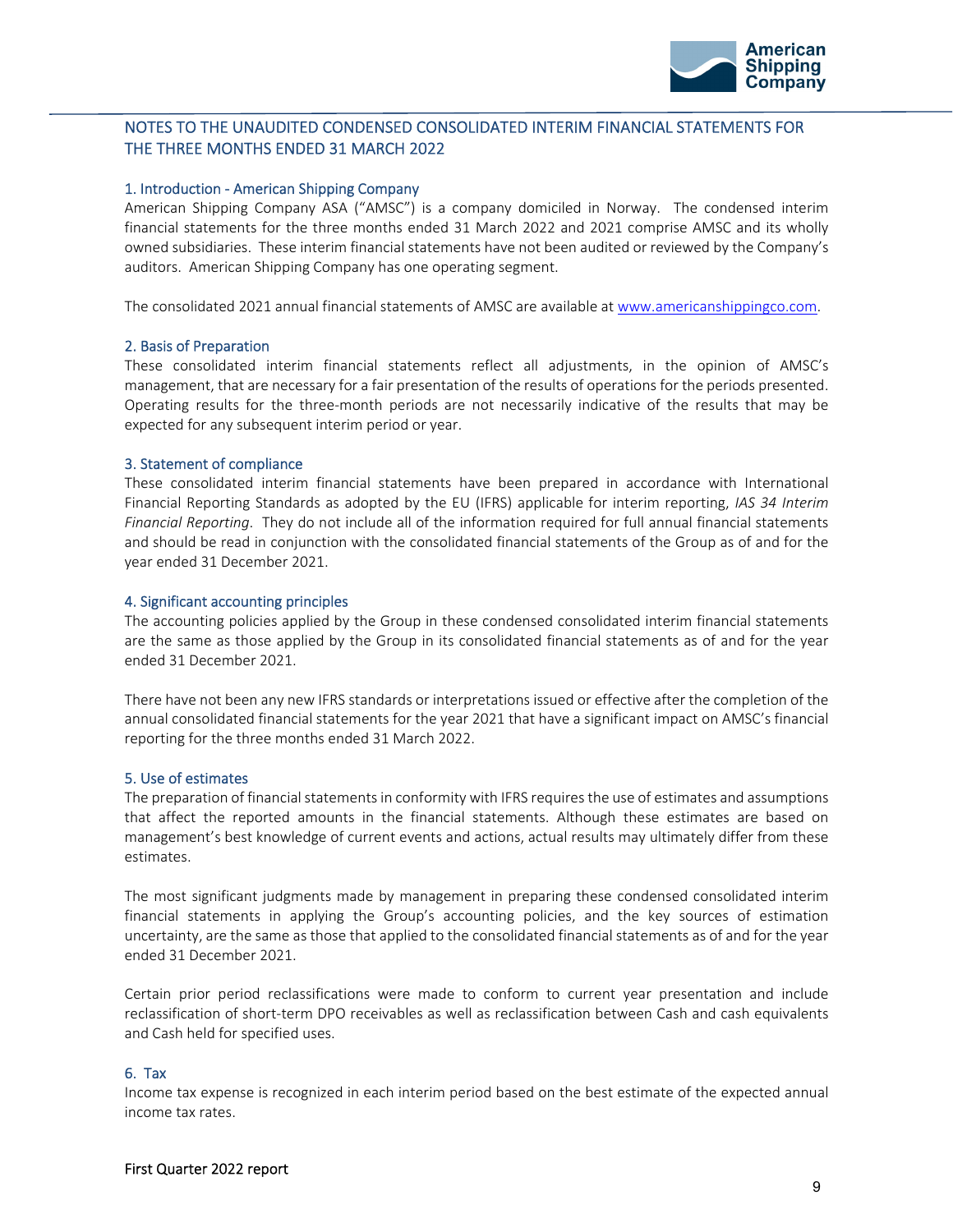

Without the benefit of accelerated depreciation on vessels for U.S. income tax purposes, the Company would have U.S. taxable income. Accordingly, substantially all of the deferred tax expense results from accelerated tax depreciation, which has created differences between accumulated depreciation for book and tax purposes and corresponding tax losses, the net of which is recognized as a deferred tax liability. The Company expects that the deferred tax liability will continue to grow until the U.S. subsidiaries are in a tax payable position for U.S. Federal income tax purposes, which is not expected until the vessels are fully depreciated for tax purposes and currently available tax operating losses are fully utilized. Deferred tax expense is a non-cash item.

Deferred tax assets include the Company's net operating losses in carryforward, unused interest expense deductions and capitalized loan fees. Deferred tax liabilities include the value of the vessels.

The Company has approximately USD 467.8 million of federal net operating losses in carryforward in the U.S. subsidiaries as of 31 December 2021, of which approximately USD 151.7 million are subject to certain limitations under Internal Revenue Service Code Section 382 (see note 5 of the 2021 consolidated financial statements for more details). The Company also has approximately USD 62.9 million of net operating losses in carryforward in Norway as of 31 December 2021.

#### 7. Share capital and equity

As of 31 March 2022, AMSC had 60,616,505 ordinary shares at a par value of NOK 10 per share. The Annual General Meeting on 22 April 2022 adopted a resolution to reduce the par value of AMSC's share capital from NOK 10 per share to NOK 1 per share. Upon completion of the creditor notice period, expected in early June, the reduced amount will be transferred to other equity andwill constitute unrestricted other deposited equity.

| Dividends paid (classified as repayment of | 2022      | 2021       |  |
|--------------------------------------------|-----------|------------|--|
| previously paid in share premium)          | 14-Mar-22 | $1-Mar-21$ |  |
|                                            |           |            |  |
| NOK per share                              | 1.0573    | 0.8470     |  |
| USD per share                              | 0.120     | 0.100      |  |
| Aggregate NOK (millions)                   | 64.1      | 51.3       |  |
| Aggregate USD (millions)                   | 7.3       | 6.1        |  |

#### 8. Interest‐bearing debt

The following table shows material changes in interest‐bearing debt:

|                                | 3 months to |           |           |  |  |
|--------------------------------|-------------|-----------|-----------|--|--|
| Amounts in USD million         |             | 31-Mar-22 | 31-Mar-21 |  |  |
|                                |             |           |           |  |  |
| Balance at beginning of period |             | 538.6     | 543.6     |  |  |
|                                |             |           |           |  |  |
| Repayment of debt / loan fees  |             | (6.7)     | (6.7)     |  |  |
| Amortization of loan fees      |             | 0.6       | 0.6       |  |  |
|                                |             |           |           |  |  |
| Balance at end of period       |             | 532.5     |           |  |  |

The Company was in compliance with all of its debt covenants as of 31 March 2022.

#### 9. Related party transactions

AMSC believes that related party transactions are made on terms equivalent to those that prevail in arm's length transactions.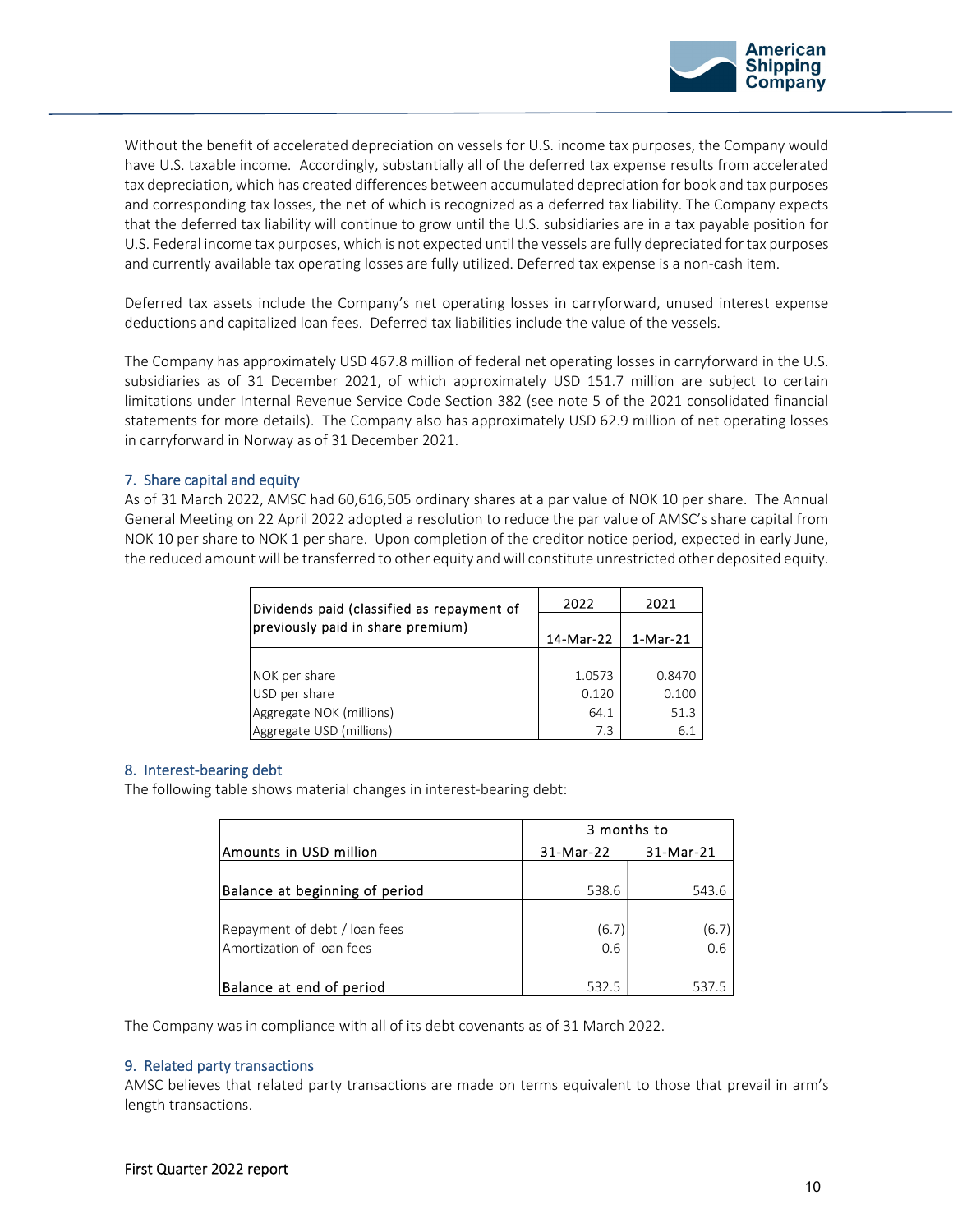

#### 10. Net financial expenses

|                        | 3 months to |           |  |
|------------------------|-------------|-----------|--|
| Amounts in USD million | 31-Mar-22   | 31-Mar-21 |  |
|                        |             |           |  |
| Interest expense       | (7.8)       |           |  |
| Interest income        | 0.3         | 0.8       |  |
|                        |             |           |  |
| Net financial expense  |             |           |  |

#### 11. Profit sharing agreement with OSG

AMSC and OSG have an agreement to share profits from OSG's operations of AMSC's 10 vessels. The calculation of profit to share is complex and made on an aggregated fleet level. The calculation thus starts with total time charter vessel revenue, subtracted by defined cost elements including provisions for drydock costs. The profit share is reported quarterly, but is calculated on an aggregated fleet level over a full calendar year. Accordingly, one may have individual quarters with positive profit share offset by quarters with negative profit share. Nonetheless, AMSC's portion of the profit can never be negative on an annual basis.

In years of weak markets there may be shortfalls in net time charter revenues applied to cover provisions for future drydocks. Such shortfalls need to be recovered by net time charter revenues in subsequent years with stronger markets. Similarly, if drydock provisions deducted in the profit share calculation are too high, these are adjusted through a true‐up mechanism once special surveys for individual vessels are completed. The concept of true‐ups ensure that any shortfall or excess in drydock provisions are adjusted to reflect the actual cost of drydocks over the five-year special survey cycles.

AMSC's 50% share of the full year profit is used to reduce the OSG credit. In the agreement negotiated with OSG, the "OSG credit" is the amount of AMSC's profit sharing that OSG retains prior to having an obligation to remit profit sharing payments to AMSC. After the OSG credit has been fully reduced to zero, AMSC will receive its 50% share of the subsequent profit share in cash. The OSG credit balance was as of 31 December 2021 USD 7.7 million.

#### 12. Deferred Principal Obligation (DPO)

Pursuant to the current charter agreements, OSG had the right to defer payment of a portion of the bareboat charter hire for the first five vessels during the initial seven year fixed bareboat charter periods. OSG paid a reduced bareboat charter rate and assumed the DPO. The DPO accrued on a daily basis to a maximum liability from OSG of USD 7.0 million per vessel. The DPO is repaid to AMSC over 18 years including interest unless the bareboat charter is terminated earlier at which time the DPO becomes due immediately. OSG has made repayments on all five vessels delivered under the arrangement, and those vessels' cash bareboat charter hire resumed to its full contractual amount.

|                                        | 3 months to            |       |  |
|----------------------------------------|------------------------|-------|--|
| Amounts in USD million                 | 31-Mar-21<br>31-Mar 22 |       |  |
|                                        |                        |       |  |
| Balance at beginning of period         | 21.4                   | 23.3  |  |
| Repayments of principal                | (0.5)                  | (0.5) |  |
| Balance at end of period               | 20.9                   | 22.8  |  |
| Reclassified to short-term receivables | (13.6)                 | (1.9) |  |
| Long term balance at end of period     | 7.3                    | 20.9  |  |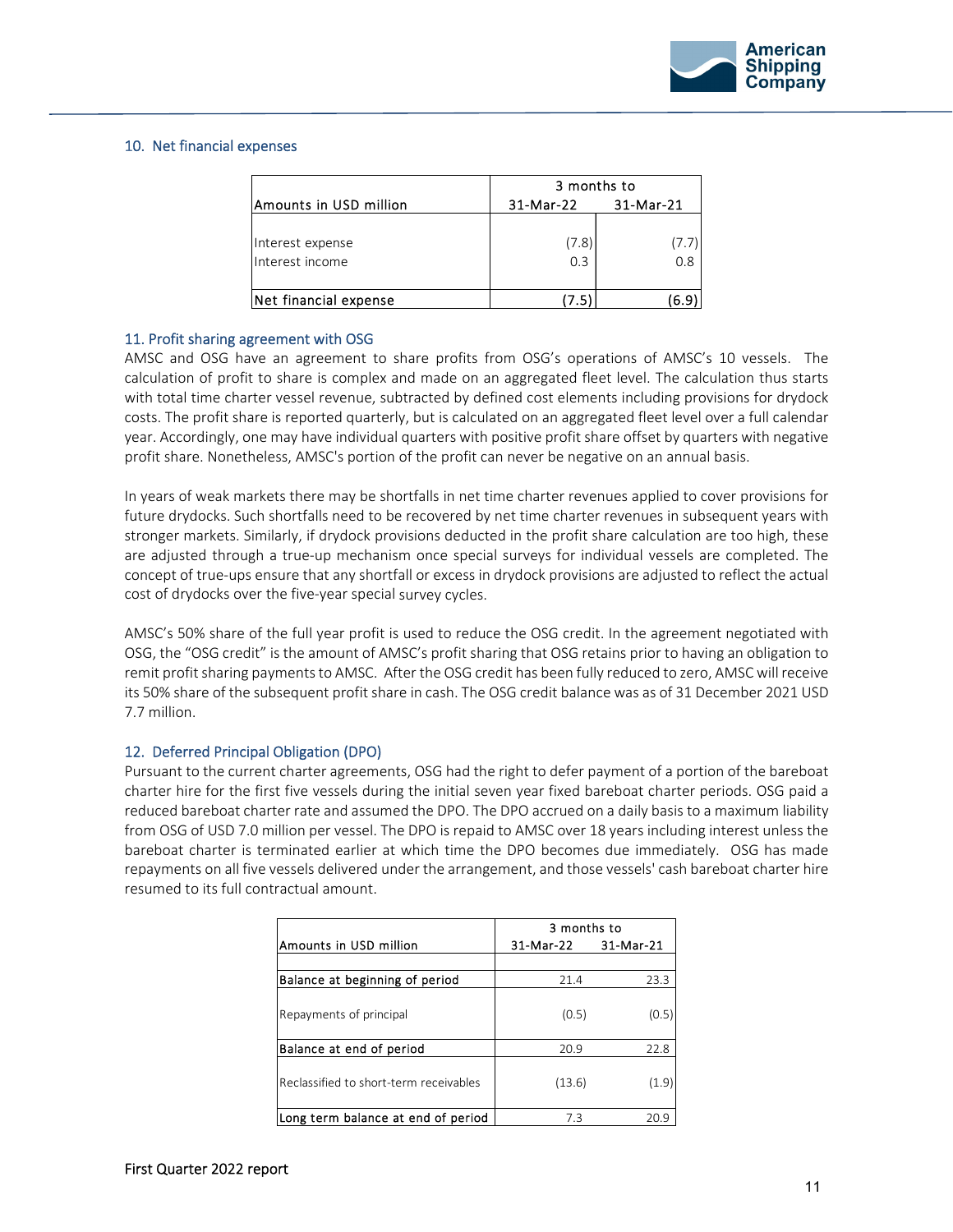

#### 13. Financial Instruments

The only financial instruments that the Company accounts for at fair value on an ongoing basis are the interest rate swaps, which are classified in the Level 2 category as is described in the 2021 consolidated financial statements. The Company's policy is to recognize transfers into and transfers out of fair value hierarchy levels as of the date of the event or change in circumstances that caused the transfer. During the quarter ended 31 March 2022, there were no transfers between categories.

The fair values of financial instruments, the related fair value hierarchy, together with the carrying amounts shown in the balance sheet are as follows:

|                                         | Carrying  | Fair      | Fair                   |
|-----------------------------------------|-----------|-----------|------------------------|
|                                         | amount    | value     | value                  |
| Amounts in USD millions                 | 31-Mar-22 | 31-Mar-22 | hierarchy <sup>*</sup> |
|                                         |           |           |                        |
| Interest-bearing receivables (DPO)      | 20.9      | 19.3      |                        |
| Interest swap used for economic hedging | 10.1      | 10.1      |                        |
| Unsecured bond issue (gross)            | (220.0)   | (211.2)   |                        |
| Secured loans (gross)                   | (318.8)   | (322.3)   |                        |

The fair value of cash, accounts receivable and accounts payable approximate the carrying values due to their short‐term nature.

\* Described in the 2021 consolidated financial statements

#### 14. Alternative Performance Measures

Alternative performance measures are financial measures other than the financial measures defined under IFRS. In accordance with guidelines, AMSC publishes the explanation of the use of alternative performance measures used by the Company, definitions of the performance measures used and reconciliation with the IFRS financial statement.

AMSC discloses Normalized EBITDA and Adjusted Net Profit in order to provide meaningful supplemental information to management and investors as the Company believes these measures enhance an understanding of the Company's operating earnings. The Company also discloses its revenue backlog which includes its bareboat charter revenue from fixed bareboat contracts, not including options.

Normalized EBITDA is calculated as operating revenues (base bareboat revenue) less operating expenses plus profit sharing plus DPO. Adjusted Net Profit includes net profit/(loss) after tax, adjusting for non‐recurring items, currency fluctuations, mark-to-market of derivatives and changes to deferred tax. The tables below illustrate the comparative information for normalized EBITDA and reconciliation to the reported EBITDA and Adjusted net profit and a reconciliation to net profit/(loss) after tax.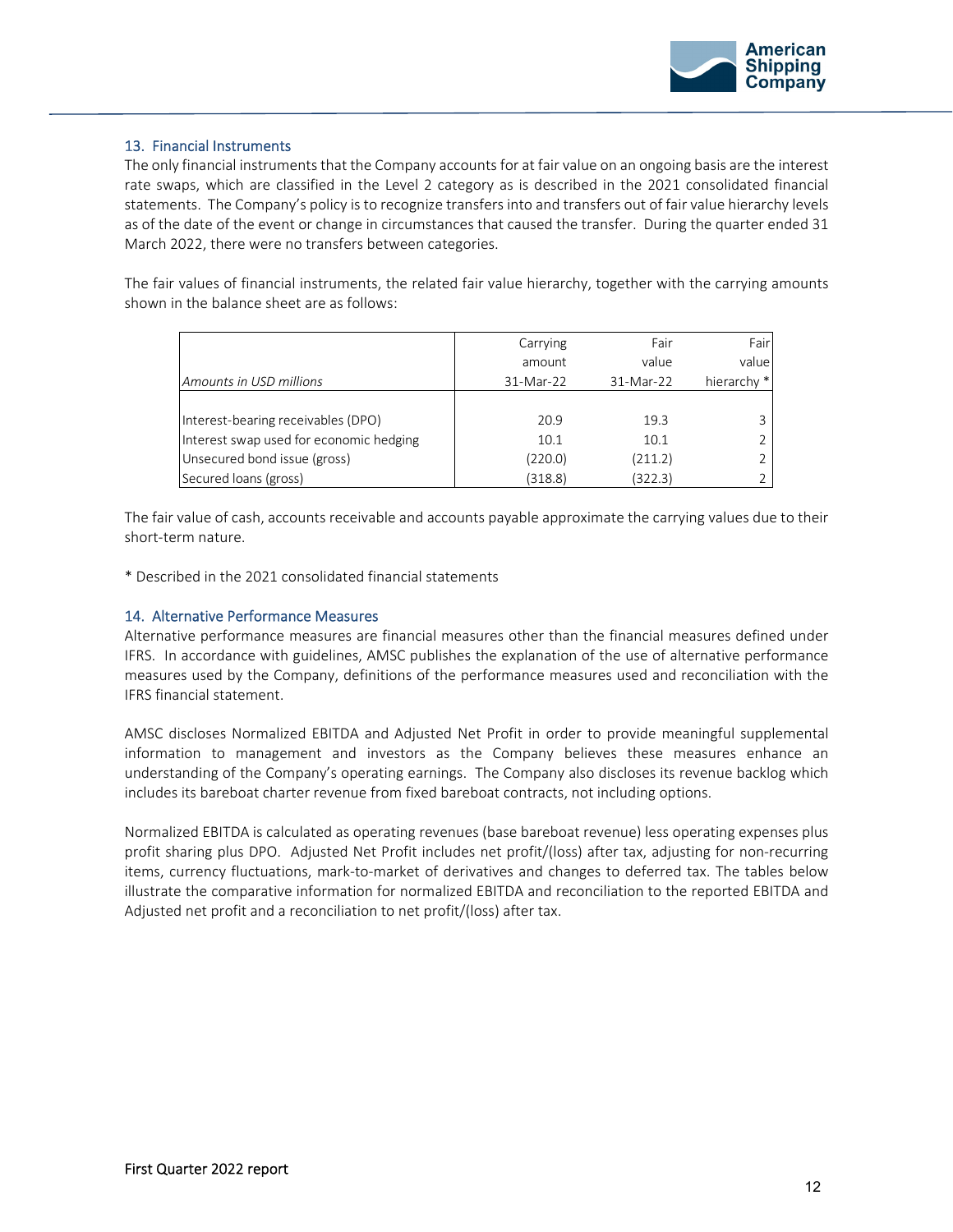

|                                               |                | unaudited |  |
|-----------------------------------------------|----------------|-----------|--|
|                                               | Q <sub>1</sub> | Q1        |  |
| Normalized EBITDA (amounts in USD millions)   | 2022           | 2021      |  |
| Base bareboat revenue                         | 21.7           | 21.7      |  |
| Less operating expenses                       | (0.8)          | (1.3)     |  |
| <b>Reported EBITDA</b>                        | 20.9           | 20.4      |  |
| Plus DPO                                      | 0.8            | 0.8       |  |
| <b>Normalized EBITDA</b>                      | 21.7           | 21.3      |  |
|                                               |                |           |  |
|                                               |                | unaudited |  |
|                                               |                |           |  |
|                                               | Q1             | Q1        |  |
| Adjusted net profit (amounts in USD millions) | 2022           | 2021      |  |
| Net profit/loss after tax                     | 8.8            | 3.9       |  |
| Add back:                                     |                |           |  |
| Unrealized (gain)/loss on interest swaps      | (6.5)          | 0.5       |  |
| Net foreign exchange (gain)/loss              | (0.1)          | (0.1)     |  |
| Non-cash income tax expense                   | 2.6            | 1.1       |  |

#### 15. American Tanker, Inc. consolidated financial statements

In accordance with the bond loan agreement, below are the consolidated unaudited financial statements for American Tanker, Inc. and its subsidiaries for the first quarter 2022.

| <b>CONDENSED INCOME STATEMENT</b>                               |           |
|-----------------------------------------------------------------|-----------|
|                                                                 | unaudited |
|                                                                 | Q1        |
| Amounts in USD million (except share and per share information) | 2022      |
| Operating revenues                                              | 21.7      |
| Operating expenses                                              | (1.2)     |
| Operating profit before depreciation - EBITDA                   | 20.6      |
| Depreciation                                                    | (8.5)     |
| <b>Operating profit - EBIT</b>                                  | 12.1      |
| Net interest expense                                            | (9.7)     |
| Unrealized gain/(loss) on interest swaps                        | 6.5       |
| Other financial expenses                                        | (0.5)     |
| Profit/(loss) before income tax                                 | 8.4       |
| Income tax expense                                              | (0.1)     |
| Non-cash income tax benefit/(expense)                           | (1.9)     |
| Net profit/(loss) for the period $*$                            | 6.5       |
| Average number of common shares                                 | 1,000     |
| Earnings/(loss) per share (USD thousands)                       | 6.49      |

\* Applicable to common stockholders of the parent company.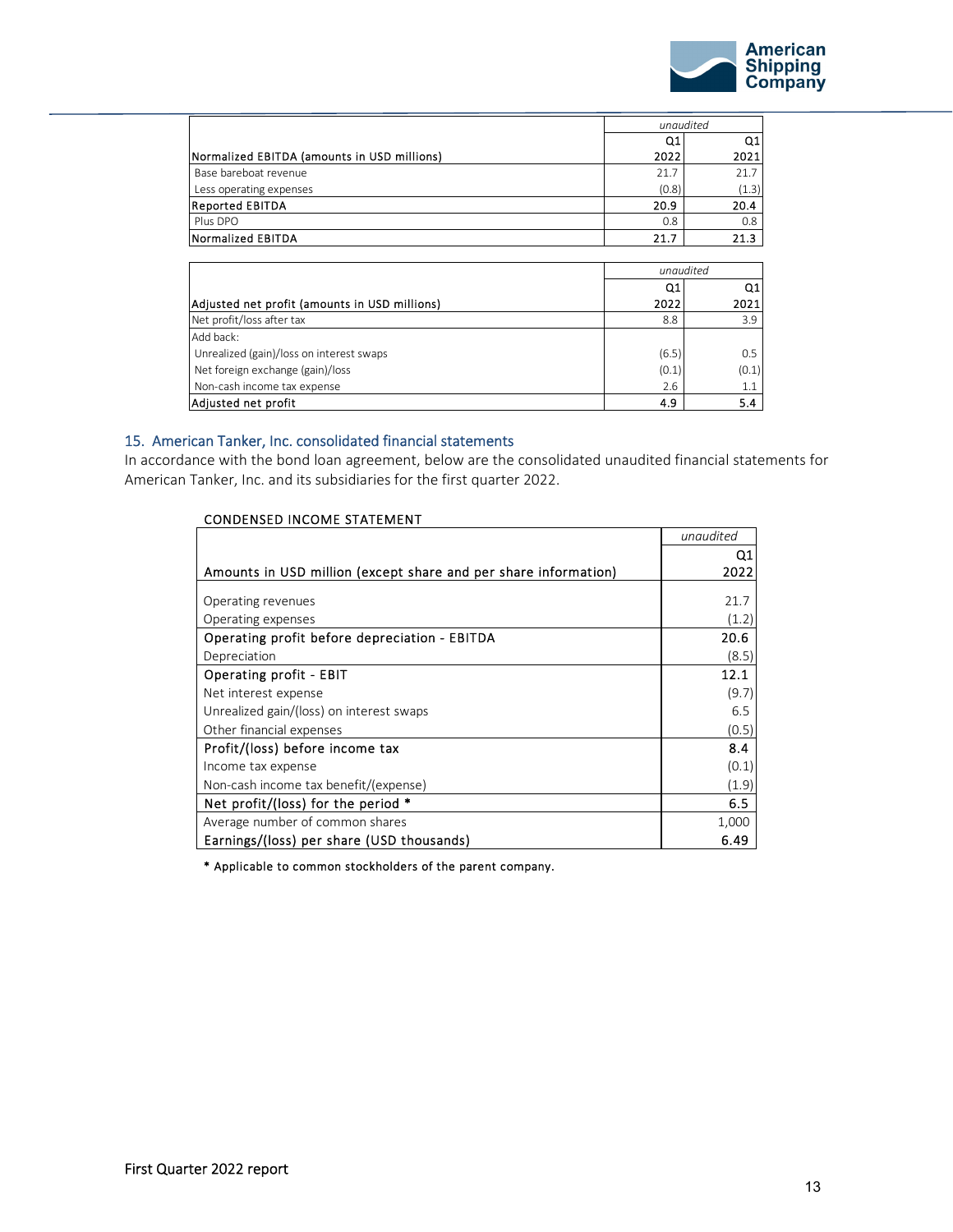

|                                              | unaudited |
|----------------------------------------------|-----------|
|                                              |           |
|                                              | 31-Mar    |
| Amounts in USD million                       | 2022      |
| Assets                                       |           |
| Non-current assets                           |           |
| Vessels                                      | 605.6     |
| Interest-bearing long term receivables (DPO) | 7.3       |
| Derivative financial assets                  | 10.1      |
| Total non-current assets                     | 623.1     |
| <b>Current assets</b>                        |           |
| Other current assets                         | 14.4      |
| Cash held for specified uses                 | 6.3       |
| Cash and cash equivalents                    | 36.7      |
| <b>Total current assets</b>                  | 57.3      |
|                                              |           |
| <b>Total assets</b>                          | 680.4     |
|                                              |           |
| <b>Equity and liabilities</b>                |           |
| <b>Total equity</b>                          | 37.1      |
|                                              |           |
| Non-current liabilities                      |           |
| Bond payable                                 | 220.0     |
| Other interest-bearing loans                 | 382.3     |
| Capitalized fees                             | (6.3)     |
| Deferred tax liability                       | 18.5      |
| <b>Total non-current liabilities</b>         | 614.4     |
| <b>Current liabilities</b>                   |           |
| Interest-bearing short-term debt             | 26.8      |
| Trade and other payables                     | 2.0       |
| <b>Total current liabilities</b>             | 28.8      |
|                                              |           |
| <b>Total liabilities</b>                     | 643.3     |
| Total equity and liabilities                 | 680.4     |
|                                              |           |

### CONDENSED STATEMENT OF FINANCIAL POSITION

#### CONDENSED CASH FLOW STATEMENT

|                                                                                              | unaudited |
|----------------------------------------------------------------------------------------------|-----------|
|                                                                                              | Q1        |
| Amounts in USD million                                                                       | 2022      |
|                                                                                              |           |
| Net cash flow from operating activities                                                      | 7.7       |
| Net cash flow used in financing activities                                                   | (14.7)    |
| Net change in cash and cash equivalents                                                      | (7.0)     |
| Cash and cash equivalents, including cash held for specified uses at the beginning of period | 50.0      |
| Cash and cash equivalents, including cash held for specified uses at end of period           |           |
|                                                                                              |           |
|                                                                                              |           |

#### 16. Subsequent events

On 12<sup>th</sup> May 2022, the Company announced an agreement to acquire the offshore construction vessel Normand Maximus together with a long‐term bareboat contract with a subsidiary of Solstad Offshore ASA. Purchase price is USD 157 million, a USD 20 million deposit has been placed in an escrow account and delivery of the vessel is expected to take place during Q4 2022. The bareboat contract is 5 years firm with 2 x 5 years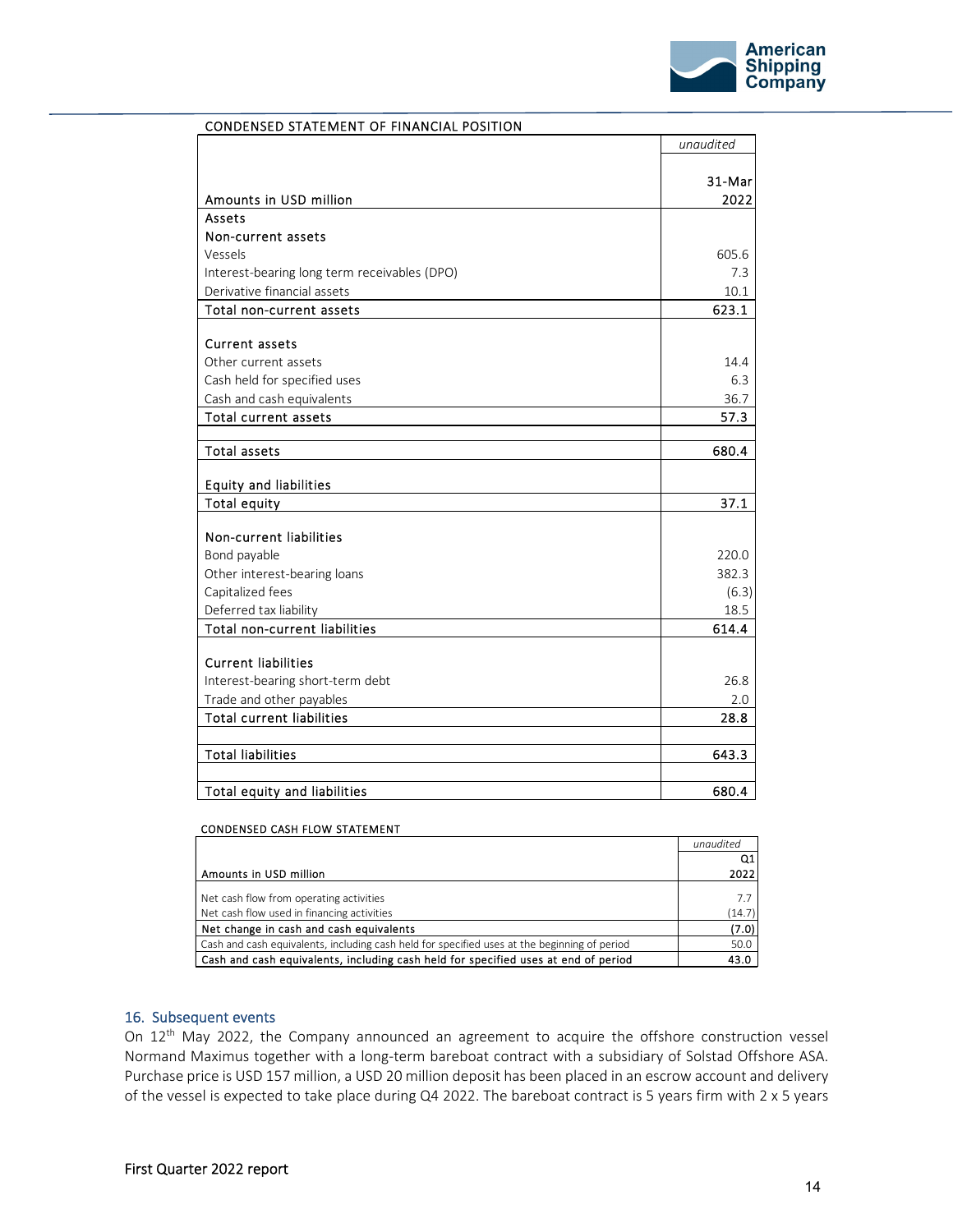

extension options. The charterer has options to purchase the vessel at year 5 and 10. The vessel will be placed in a Norwegian single purpose company directly and 100% owned by American Shipping Company ASA.

On 18 May 2022, the Board authorized a dividend payment of USD 0.12 per share to the shareholders on record as of 26 May 2022. The shares in AMSC will be traded ex. dividend from and including 25 May 2022, and the dividend will be paid on or about 10 June 2022. The dividend is classified as a return of paid in capital.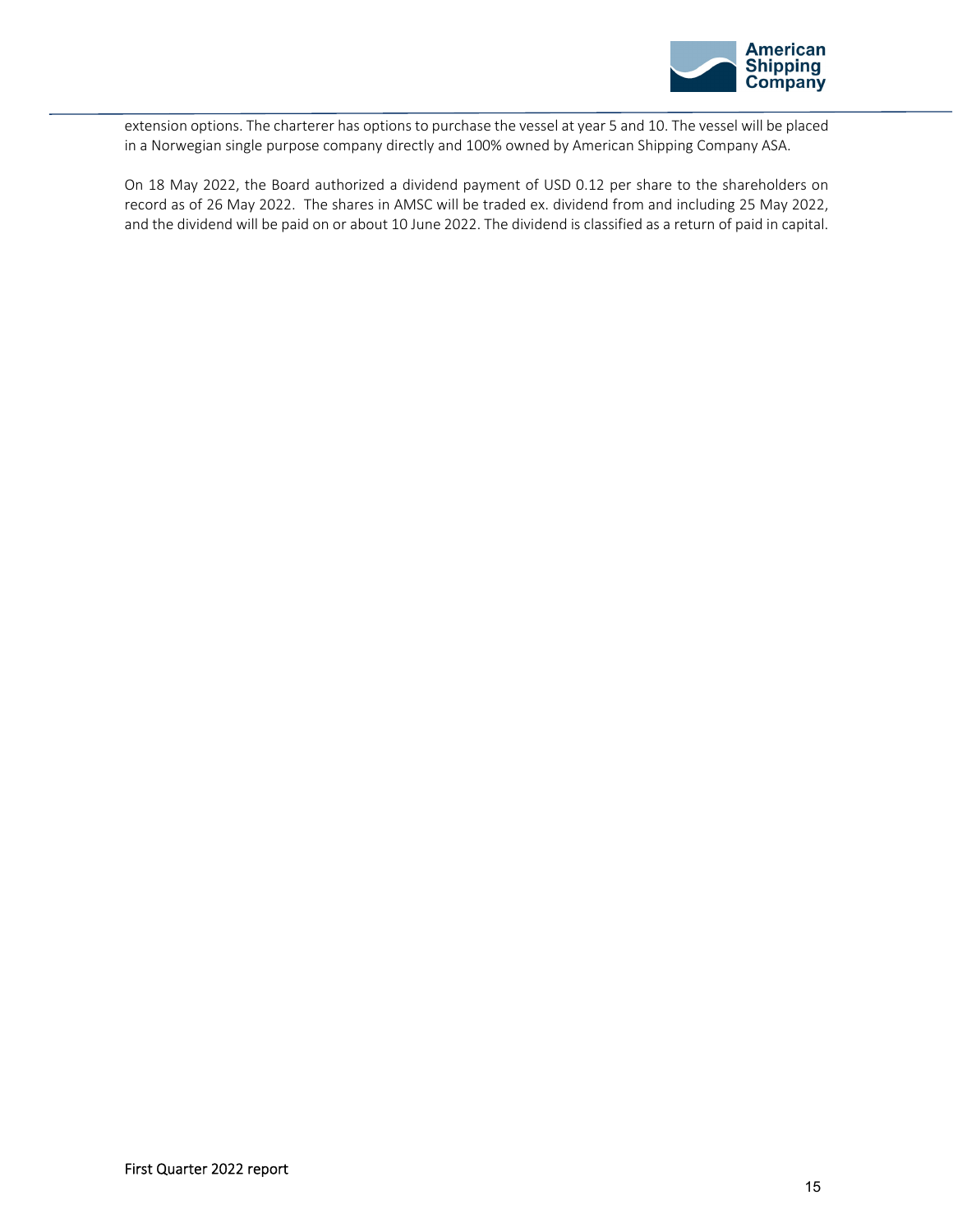

American Shipping Company ASA Oksenøyveien 10 PO Box 230 1326 Lysaker NORWAY

| Pål Magnussen             | Morten Bakke             | Leigh Jaros              |
|---------------------------|--------------------------|--------------------------|
| President / CEO           | CFO.                     | Controller               |
| Tel: +47 24 13 00 04      | Tel: +47 24 13 00 87     | Cell: +1 484 880 3741    |
| Cell: +47 90 54 59 59     | Cell: +47 90 09 55 94    |                          |
| pal.magnussen@amshipco.no | morten.bakke@amshipco.no | leigh.jaros@amshipco.com |

# **Disclaimer**

This release includes and is based, inter alia, on forward-looking information and statements that are subject to risks and uncertainties that could cause actual results to differ. Such forward-looking information and statements are based on current expectations, estimates and projections about global economic conditions, the economic conditions of the regions and industries that are major markets for American Shipping Company ASA and its subsidiaries and affiliates (the "American Shipping Company Group") lines of business. These expectations, estimates, and projections are generally identifiable by statements containing words such as "expects," "believes," "estimates" or similar expressions. Important factors that could cause actual results to differ materially from those expectations include, among others, economic and market conditions in the geographic areas and industries that are or will be major markets for the American Shipping Company Group's businesses, oil prices, market acceptance of new products and services, changes in governmental regulations, interest rates, fluctuations in currency exchange rates and such other factors as may be discussed from time to time. Although American Shipping Company ASA believes that its expectations and the information in this release were based upon reasonable assumptions at the time when they were made, it can give no assurance that those expectations will be achieved or that the actual results will be as set out in this release. Neither American Shipping Company ASA nor any other company within the American Shipping Company Group is making any representation or warranty, expressed or implied, as to the accuracy, reliability or completeness of the information in the release, and neither American Shipping Company ASA, any other company within the American Shipping Company Group nor any of their directors, officers or employees will have any liability to you or any other persons resulting from your use of the information in the release.

American Shipping Company ASA undertakes no obligation to publicly update or revise any forward-looking information or statements in the release, other than what is required by law.

The American Shipping Company Group consists of many legally independent entities, constituting their own separate identities. American Shipping Company is used as the common brand or trade mark for most of these entities. In this release we may sometimes use "American Shipping Company"," "Group, "we," or "us," when we refer to American Shipping